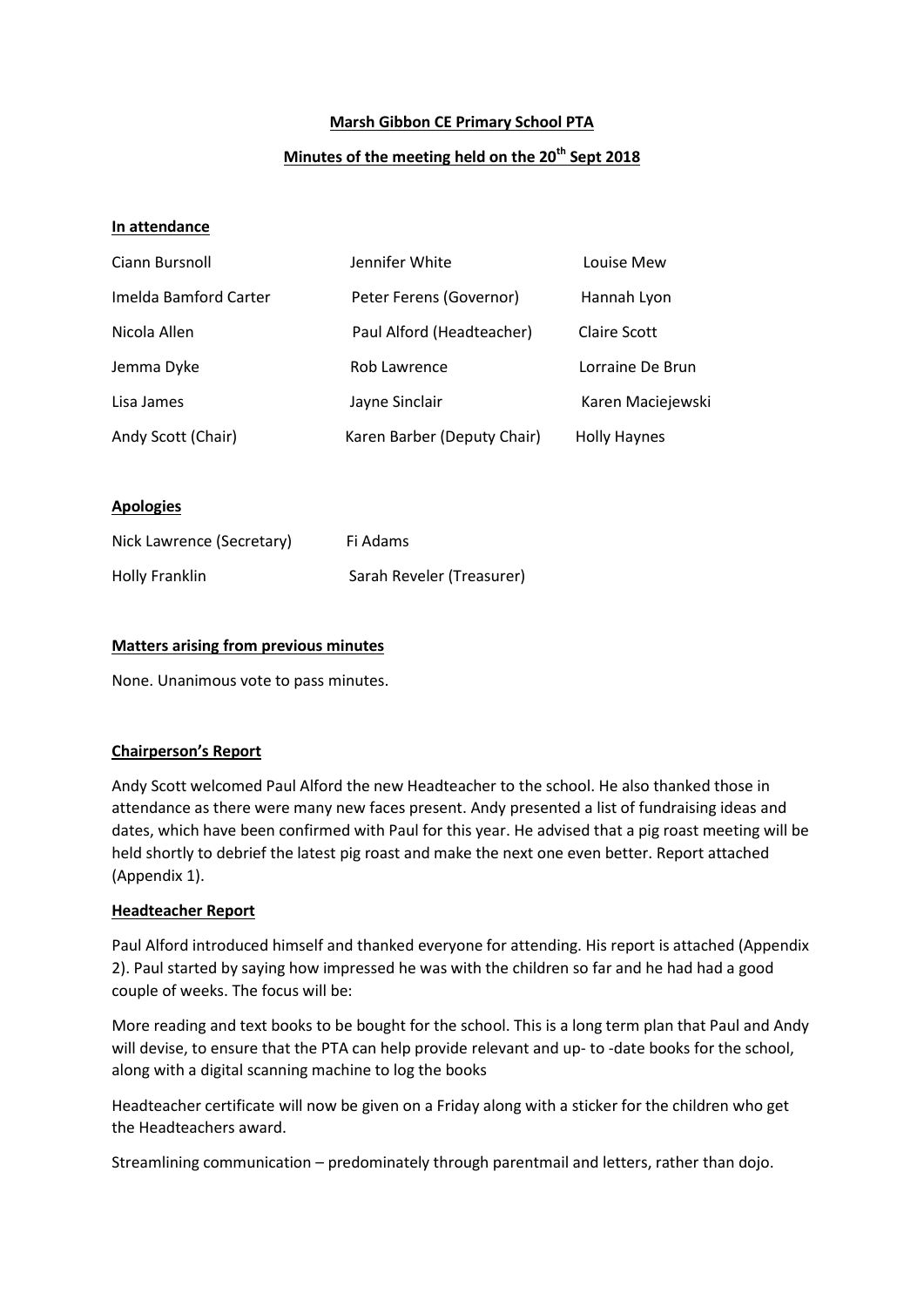Behaviour policy to be reviewed.

Spellings have been reintroduced.

Newsletter will be fortnightly instead of weekly.

Staffing to remain the same.

There will be no deputy Headteacher for the foreseeable future.

After school provision will be investigated and costed, along with the Governors as it would have to be delivered by an outside company.

### **Treasurer's Report**

Sarah Reveler provided a written Treasurer's Report (Appendix 3) including the PTA's fundraising over the last year. The PTA bank account currently has £10,159.97, of which £2000 is for Trudi's library.

### **Class Reps**

Butterflies – Gemma Hands and Imelda Bamford Carter

Owls – Kelly Cheek and Claire Scott

Dragons – Louise Mew and Fiona Adams

Rabbits – Karen Barber and Claire Scott

Hedgehogs - Ciann Bursnoll and Sarah-Jayne Buckle

Foxes – Karen Barber and Melanie Ash

Eagles – Katy Kelly and Karen Maciejewski

Programme of Events

Film Night  $-9^{th}$  Nov 2018 – Peter Rabbit

\*2 Film Nights will be held and to be organised by Karen Maciejewski, any help offered would be gratefully accepted and Pizza will be reinstated. 4 more volunteers needed to help run the two events.

Mufti for Christmas Fayre - 23<sup>rd</sup> Nov 2018

Christmas Fayre –  $30<sup>th</sup>$  Nov – meeting to be arranged shortly by Karen Barber with class reps.

# **Any Other Business**

Trudi's Library – Karen Barber and Karen Mac both requested that a decision is made as to the location of the library and that something is in place before December. Karen Barber confirmed that Liz Bruce-Kelly is designing an entrance sign for it**.** Paul Alford confirmed plans to have the initial phase of the Library ready during this current term. PTA volunteers will be needed to help move current books to the Pod area to meet this target.

School Lottery as detailed on previous minutes to be set up and actioned by Andy Scott during this current term.